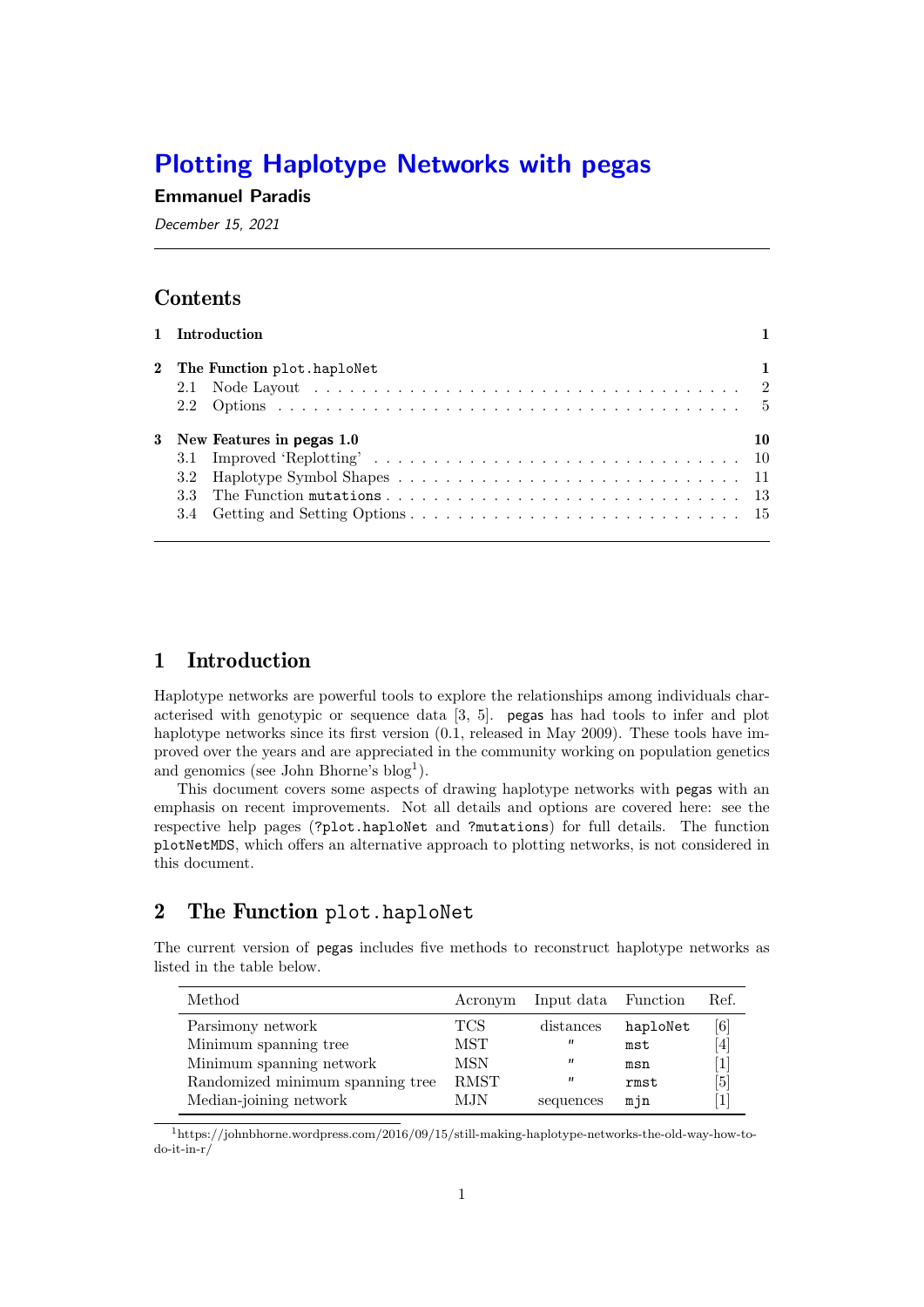All these functions output an object of class "haploNet" so that they are plotted with the same plot method (plot.haploNet).

#### 2.1 Node Layout

The coordinates of the nodes (or vertices) representing the haplotypes are computed in two steps: first, an equal-angle algorithm borrowed from Felsenstein [2] is used; second, the spacing between nodes is optimised. The second step is ignored if the option  $\texttt{fast} = \texttt{TRUE}$ is used when calling plot. These two steps are detailed a bit in the next paragraphs.

In the first step, the haplotype with the largest number of links is placed at the centre of the plot (i.e., its coordinates are  $x = y = 0$ ), then the haplotypes connected to this first haplotype are arranged around it and given equal angles. This is then applied recursively until all haplotypes are plotted. To perform this layout, an initial 'backbone' network based on an MST is used, so there is no reticulation and the equal-angle algorithm makes sure that there is no segment-crossing. In practice, it is likely that this backbone MST is arbitrary with respect to the rest of the network. The other segments are then drawn on this MST.

In the second step, a 'global energy' is calculated based on the spaces between the nodes of the network (closer nodes imply higher energies). The nodes are then moved repeatedly, while keeping the initial structure of the backbone MST, until the global energy is not improved (decreased).

We illustrate the procedure with the woodmouse data, a set of sequences of cytochrome b from 15 woodmice (Apodemus sylvaticus):

```
> library(pegas) # loads also ape
> data(woodmouse)
```
In order, to simulate some population genetic data, we sample, with replacement, 80 sequences, and create two hierarchical groupings: region with two levels each containing 40 haplotypes, and **pop** with four levels each containing 20 haplotypes:

```
> set.seed(10)
> x <- woodmouse[sample.int(nrow(woodmouse), 80, TRUE), ]
> region <- rep(c("regA", "regB"), each = 40)
> pop \leq rep(paste0("pop", 1:4), each = 20)
> table(region, pop)
     pop
region pop1 pop2 pop3 pop4
 regA 20 20 0 0
 regB 0 0 20 20
```
We extract the haplotypes which are used to reconstruct the RMST after computing the pairwise Hamming distances:

```
> h <- haplotype(x)
> h
Haplotypes extracted from: x
   Number of haplotypes: 15
      Sequence length: 965
Haplotype labels and frequencies:
  I II III IV V VI VII VIII IX X XI XII XIII XIV XV
  5 6 9 3 7 7 4 6 3 7 7 6 3 5 2
```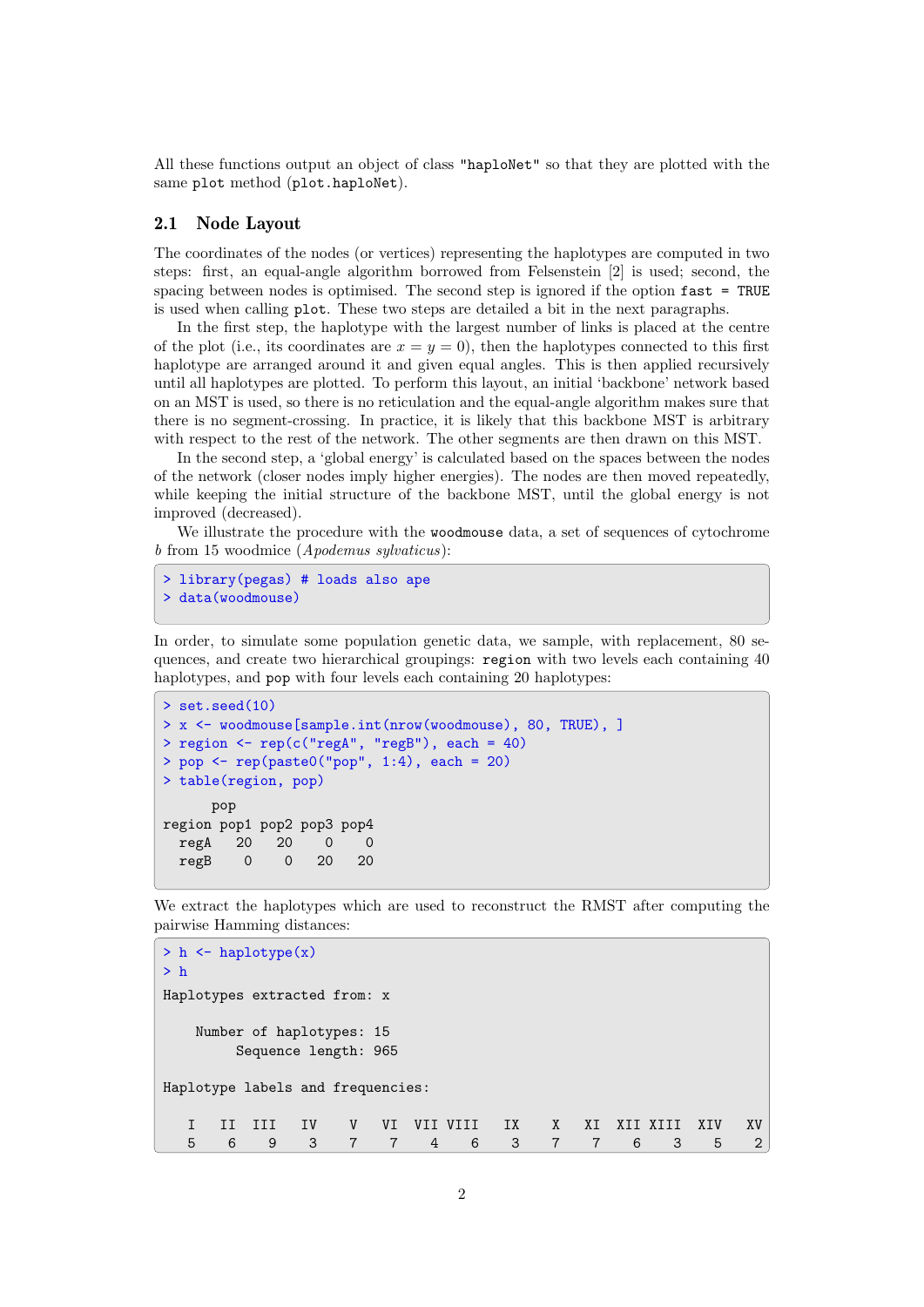```
> d <- dist.dna(h, "N")
> nt <- rmst(d, quiet = TRUE)
> nt
Haplotype network with:
  15 haplotypes
  22 links
  link lengths between 2 and 14 steps
Use print.default() to display all elements.
```
We now plot the network with the default arguments:

> plot(nt)



We compare the layout obtained with fast = TRUE:

> plot(nt, fast = TRUE)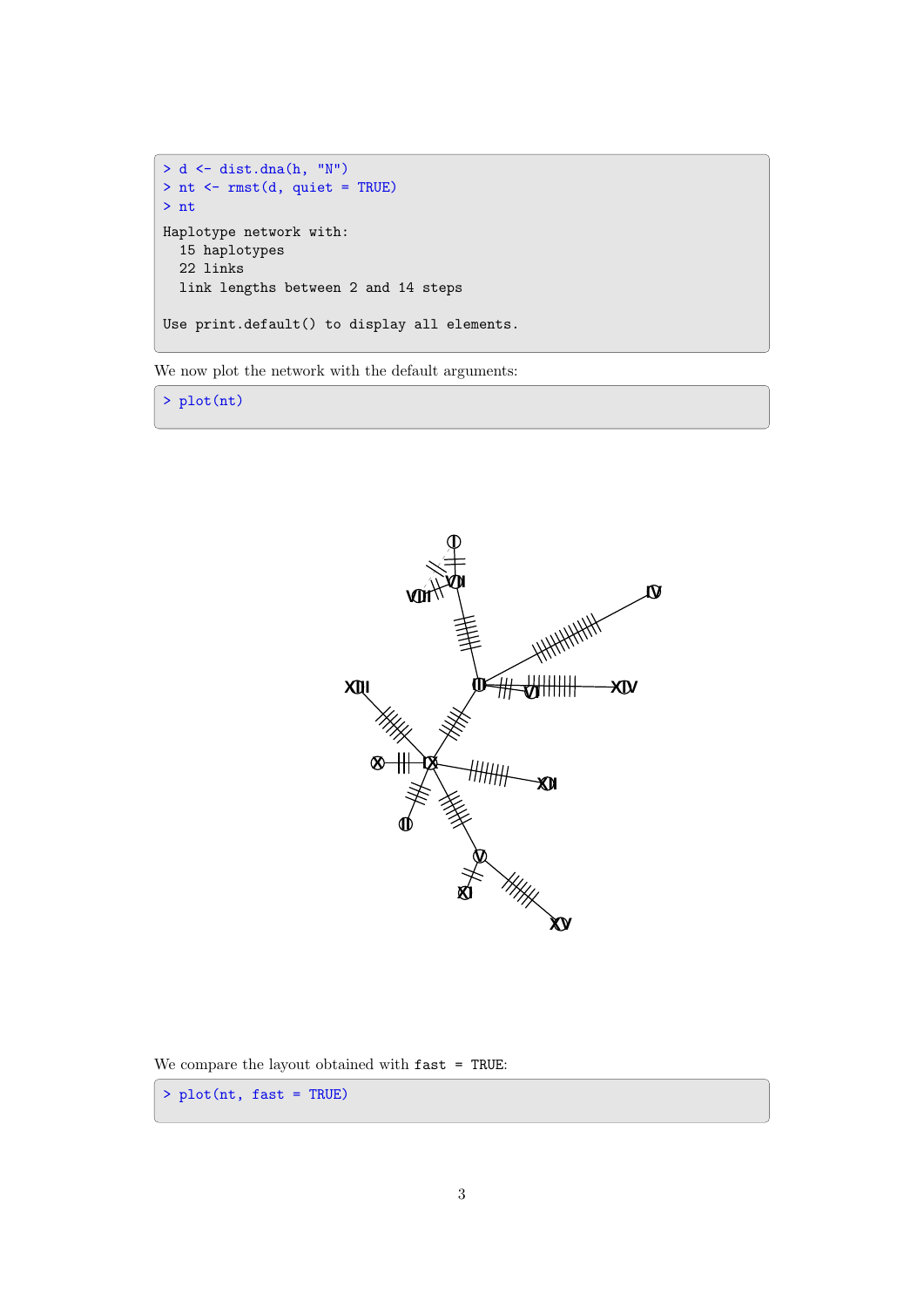

By default, not all links are drawn. This is controlled with the option threshold which takes two values in order to set the lower and upper bounds of the number of mutations for a link to be drawn:

 $> plot(nt, threshold = c(1, 14))$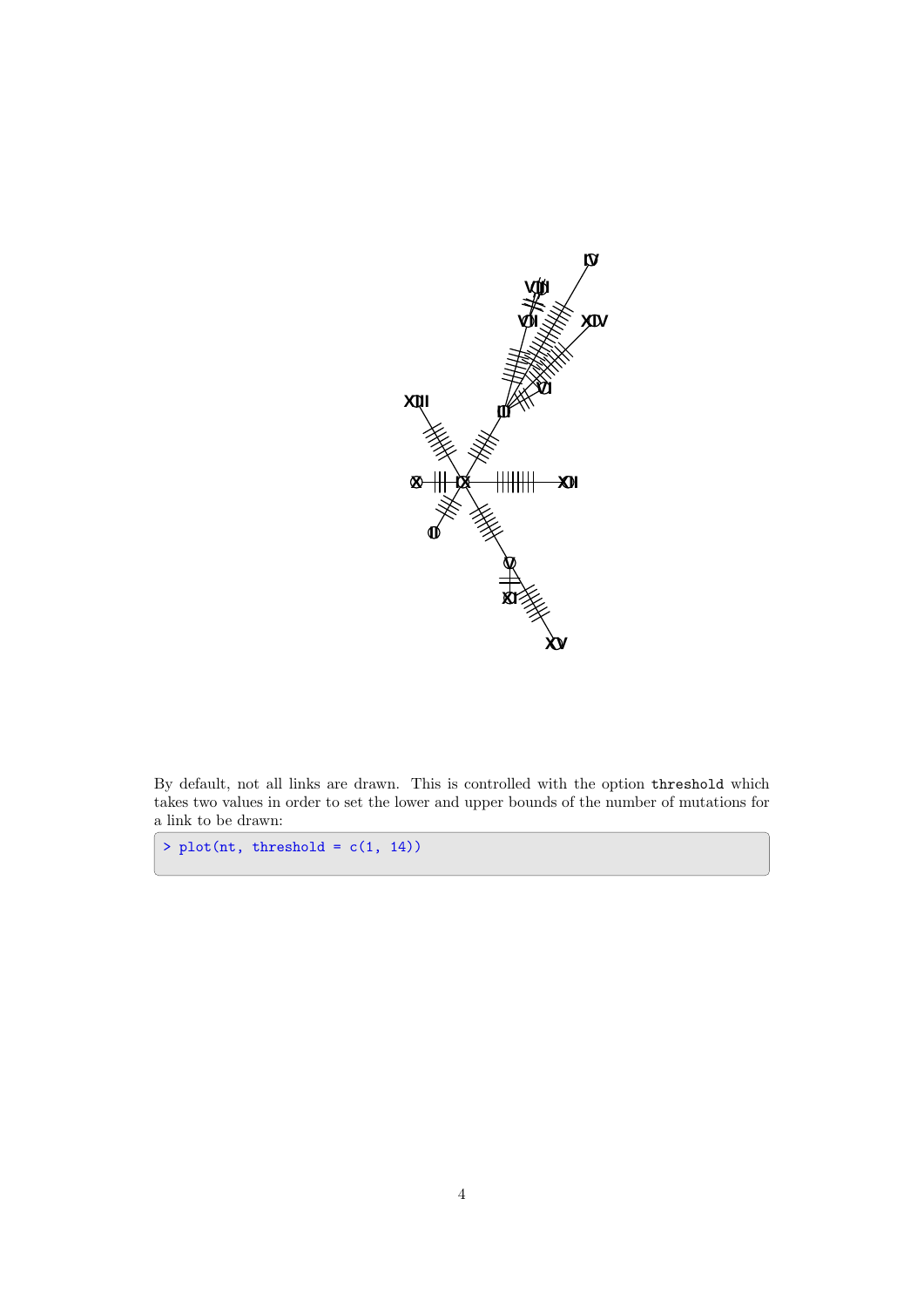

The visual aspect of the links is arbitrary: the links of the backbone MST are shown with continuous segments, while "alternative" links are shown with dashed segments.

### 2.2 Options

plot.haploNet has a relatively large number of options:

```
> args(pegas:::plot.haploNet)
function (x, size = 1, col, bg, col.link, lwd, lty, shape = "circles",
    pie = NULL, labels, font, cex, scale.ratio, asp = 1, legend = FALSE,
    fast = FALSE, show.mutation, threshold = c(1, 2), xy = NULL,
    ...)
NULL
```
Like for most plot methods, the first argument  $(x)$  is the object to be plotted. Until pegas 0.14, all other arguments were defined with default values. In recent versions, as shown above, only size and shape are defined with default values; the other options, if not modified in the call to plot, are taken from a set of parameters which can be modified as explained in Section 3.4.

The motivation for this new function definition is that in most cases users need to modify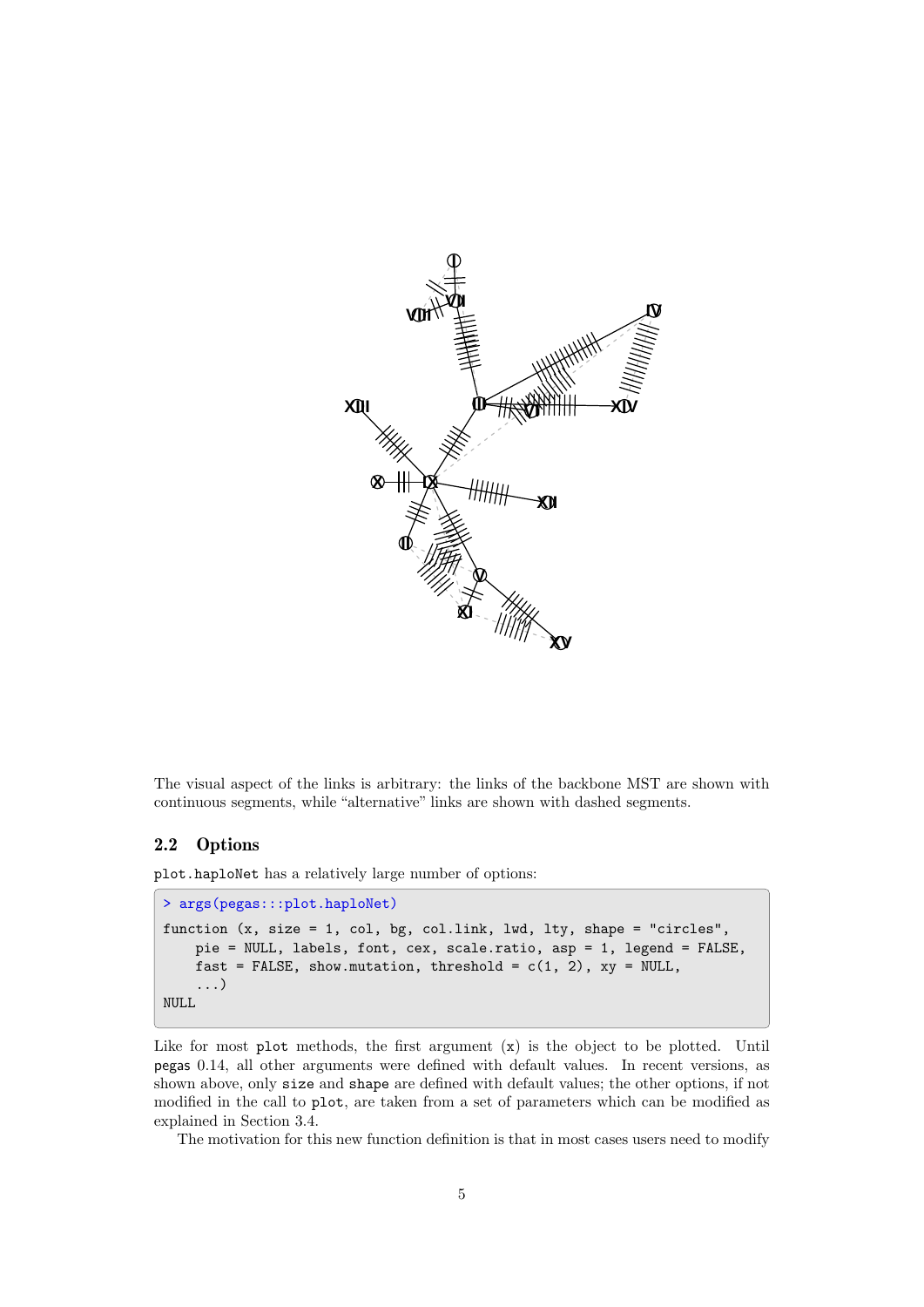size and shape with their own data, such as haplotype frequencies or else, and these might be changed repeatedly (e.g., with different data sets or subsets). On the other hand, the other options are more likely to be used to modify the visual aspect of the graph, so it could be more useful to change them once during a session as explained later in this document.

The size of the haplotype symbols can be used to display haplotype frequencies. The function summary can extract these frequencies from the "haplotype" object:

|  | $>(sz < - summary(h))$                         |  |  |  |  |  |  |
|--|------------------------------------------------|--|--|--|--|--|--|
|  | I II III IV V VI VIIVIII IX XXI XIIXIII XIV XV |  |  |  |  |  |  |
|  | 5 6 9 3 7 7 4 6 3 7 7 6 3 5 2                  |  |  |  |  |  |  |

It is likely that these values are not ordered in the same way than haplotypes are ordered in the network:

```
> (nt.labs <- attr(nt, "labels"))
 [1] "VII" "XV" "I" "XIII" "III" "IX" "VI" "X" "VIII" "XIV"
[11] "II" "V" "XII" "IV" "XI"
```
It is simple to reorder the frequencies before using them into plot:

```
> sz <- sz[nt.labs]
> plot(nt, size = sz)
```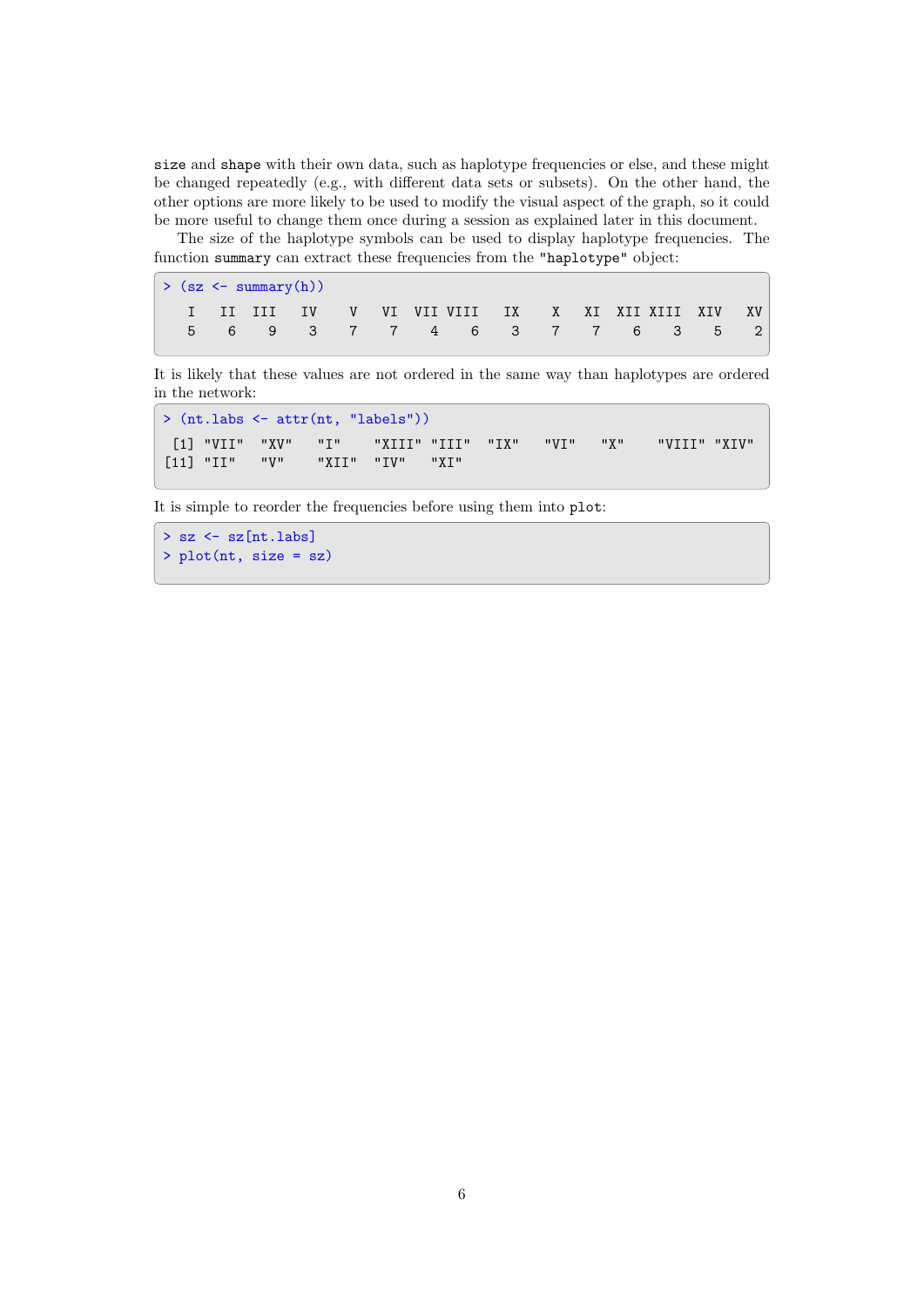

A similar mechanism can be used to show variables such as region or pop. The function haploFreq is useful here because it computes the frequencies of haplotypes for each region or population:

|      |                     |                           | > $(R \leq haploFreq(x, fac = region, haplo = h))$ |
|------|---------------------|---------------------------|----------------------------------------------------|
|      | regA regB           |                           |                                                    |
| I    | $\mathbf{2}$        | 3                         |                                                    |
| II   | $\mathbf{2}$        | 4                         |                                                    |
| III  | 5                   | $\sqrt{4}$                |                                                    |
| IV   | $\sqrt{2}$          | $\mathbf{1}$              |                                                    |
| V    | $\,6$               | $\mathbf{1}$              |                                                    |
| VI   | $\sqrt{4}$          | 3                         |                                                    |
| VII  | 3                   | $\mathbf{1}$              |                                                    |
| VIII | $\overline{4}$      | $\sqrt{2}$                |                                                    |
| IX   | $\mathbf{1}$        | $\overline{2}$            |                                                    |
| X    | 3                   | $\ensuremath{4}$          |                                                    |
| XI   | $\sqrt{4}$          | $\ensuremath{\mathsf{3}}$ |                                                    |
| XII  | $\mathbf{1}$        | 5                         |                                                    |
| XIII | $\overline{2}$      | $\mathbf{1}$              |                                                    |
| XIV  | $\mathbf{1}$        | 4                         |                                                    |
| XV   | $\mathsf{O}\xspace$ | $\mathbf{2}$              |                                                    |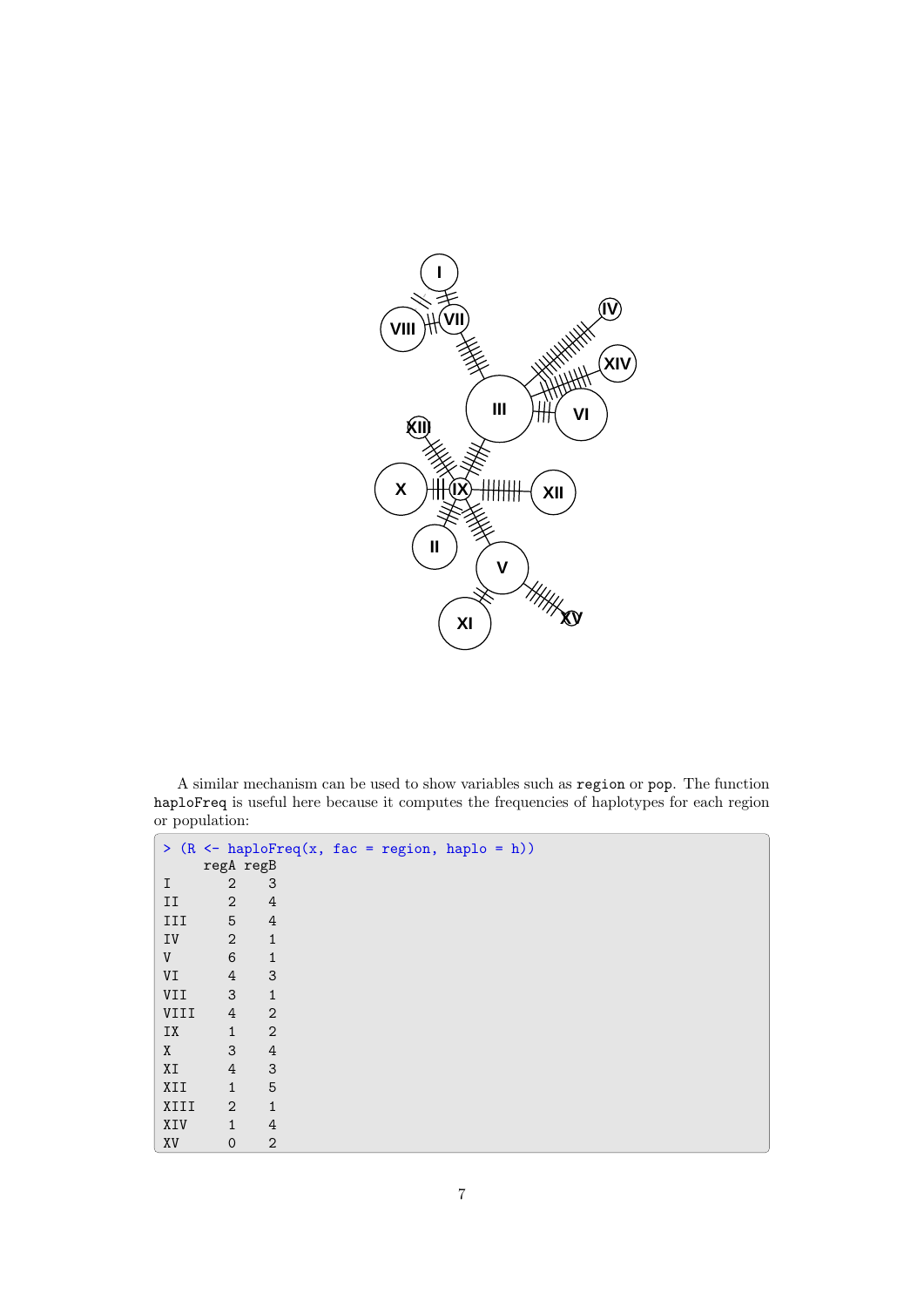| ≻    |                |              |                     |                |  | $(P \leq - \text{ haploFreq}(x, fac = pop, haplo = h))$ |  |
|------|----------------|--------------|---------------------|----------------|--|---------------------------------------------------------|--|
|      |                |              | pop1 pop2 pop3 pop4 |                |  |                                                         |  |
| I    | 1              | 1            | 3                   | 0              |  |                                                         |  |
| II   | 1              | 1            | $\mathbf{1}$        | 3              |  |                                                         |  |
| III  | 3              | $\mathbf{2}$ | 3                   | $\mathbf{1}$   |  |                                                         |  |
| IV   | $\overline{1}$ | $\mathbf{1}$ | $\mathbf{1}$        | $\overline{0}$ |  |                                                         |  |
| V    | 3              | 3            | 0                   | $\mathbf{1}$   |  |                                                         |  |
| VI   | 3              | $\mathbf{1}$ | $\mathbf{1}$        | 2              |  |                                                         |  |
| VII  | $\mathbf{1}$   | $\mathbf{2}$ | $\mathbf{1}$        | $\overline{0}$ |  |                                                         |  |
| VIII | 4              | $\mathbf 0$  | $\mathbf{1}$        | $\mathbf{1}$   |  |                                                         |  |
| IX   | $\mathbf{1}$   | $\mathbf 0$  | 1                   | $\mathbf{1}$   |  |                                                         |  |
| X    | $\overline{1}$ | $\mathbf{2}$ | 3                   | $\mathbf{1}$   |  |                                                         |  |
| XI   | $\mathbf{1}$   | 3            | $\mathbf{1}$        | 2              |  |                                                         |  |
| XII  | $\Omega$       | $\mathbf{1}$ | $\overline{2}$      | 3              |  |                                                         |  |
| XIII | $\Omega$       | 2            | $\Omega$            | $\mathbf{1}$   |  |                                                         |  |
| XIV  | 0              | $\mathbf{1}$ | $\mathbf{1}$        | 3              |  |                                                         |  |
| XV   | 0              | $\mathbf 0$  | 1                   | $\overline{1}$ |  |                                                         |  |
|      |                |              |                     |                |  |                                                         |  |

Like with size, we have to reorder these matrices so that their rows are in the same order than in the network:

> R <- R[nt.labs, ]  $>$  P  $\leftarrow$  P[nt.labs, ]

We may now plot the network with either information on haplotype frequencies by just changing the argument pie:

>  $plot(nt, size = sz, pie = R, legend = c(-25, 30))$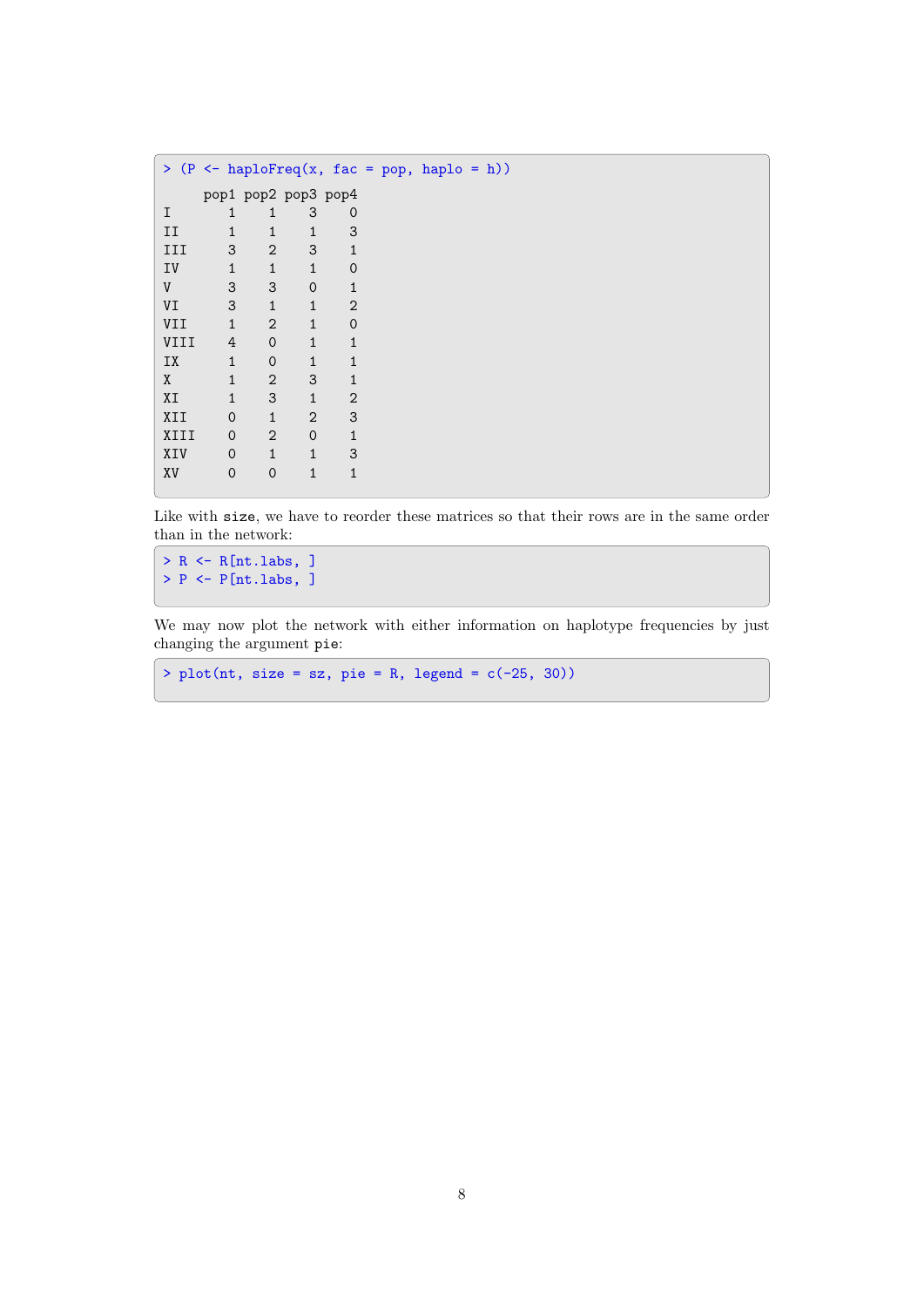

> plot(nt, size = sz, pie = P, legend =  $c(-25, 30)$ )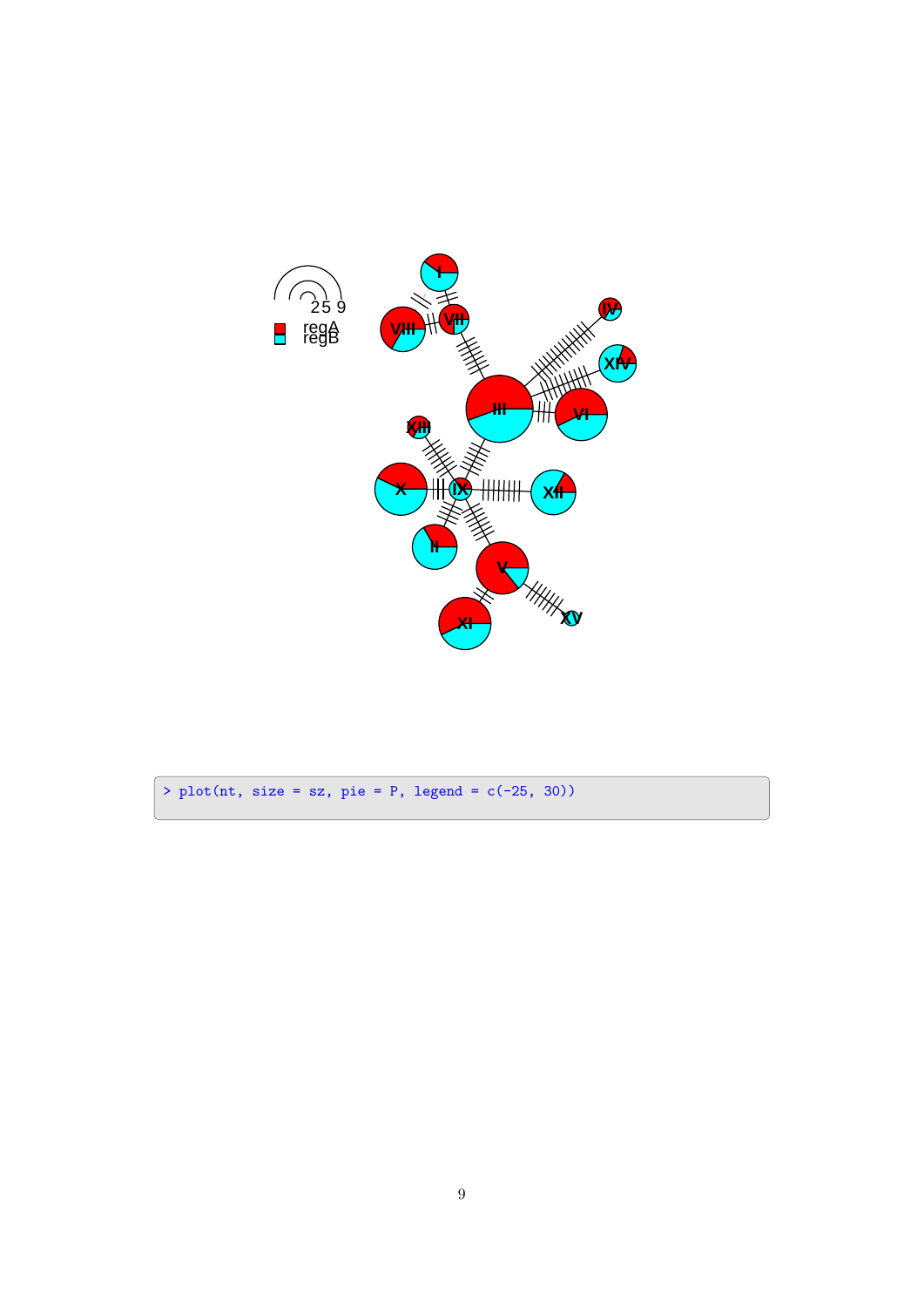

The option legend can be:

- FALSE (the default): no legend is shown;
- TRUE: the user is asked to click where the legend should be printed;
- a vector of two values with the coordinates where the print the legend (for noninteractive use like in this vignette).

## 3 New Features in pegas 1.0

This section details some of the improvements made to haplotype network drawing after pegas 0.14.

## 3.1 Improved 'Replotting'

The graphical display of networks is a notoriously difficult problem, especially when there is an undefined number of links (or edges). The occurrence of reticulations makes line crossings almost inevitable. The packages igraph and network have algorithms to optimise the layouts of nodes and edges when plotting such networks.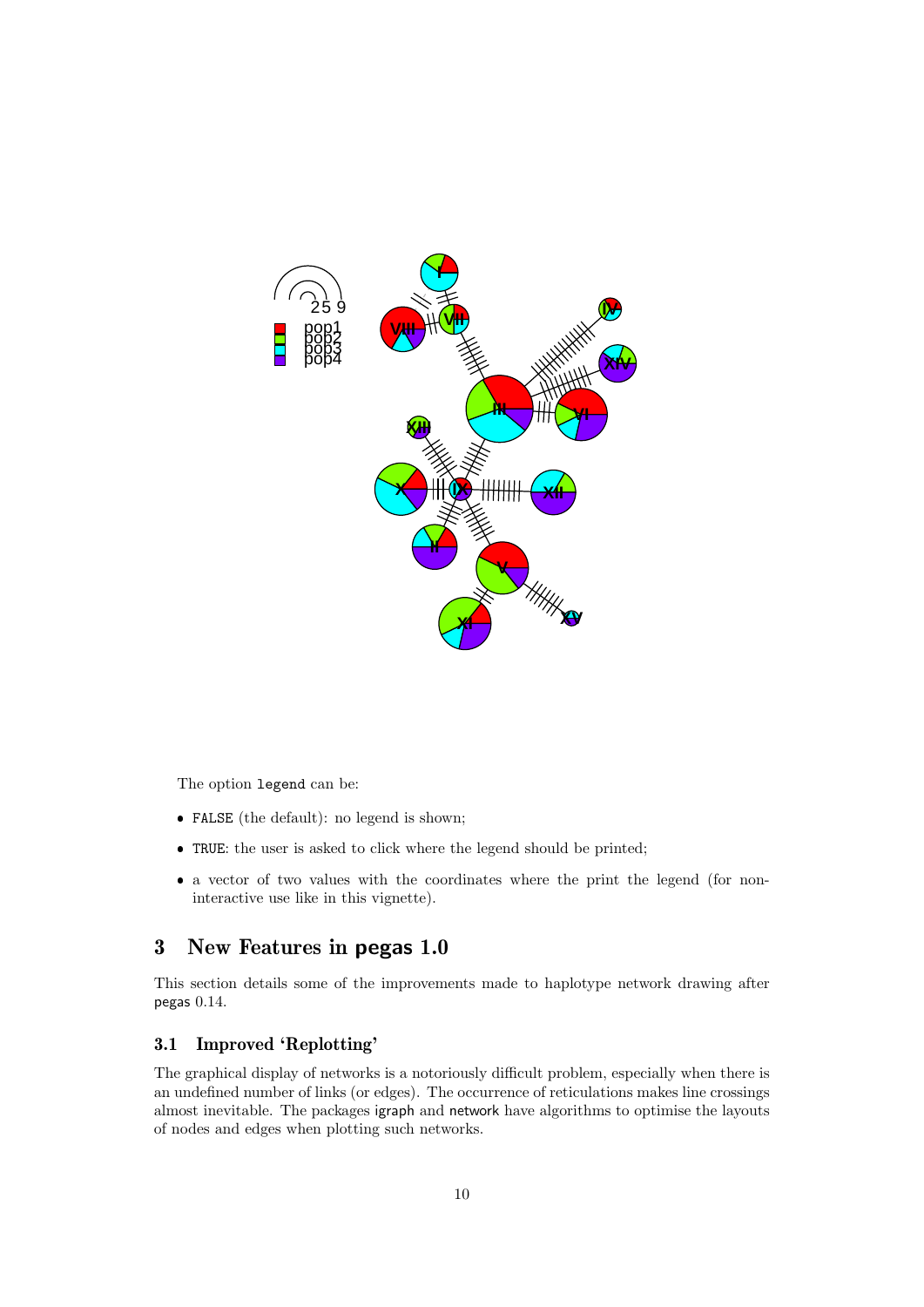The function replot (introduced in pegas 0.7, March 2015) lets the user modify the layout of nodes interactively by clicking on the graphical window where a network has been plotted beforehand. replot—which cannot be used in this non-interactive vignette—has been improved substantially:

- The explanations printed when the function is called are more detailed and the node to be moved is visually identified after clicking.
- The final coordinates, for instance saved with xy <- replot(), can be used directly into  $plot(nt, xy = xy)$ . This also makes possible to input coordinates calculated with another software.
- In previous versions, the limits of the plot tended to drift when increasing the number of node moves. This has been fixed, and the network is correctly displayed whatever the number of moves done.

#### 3.2 Haplotype Symbol Shapes

Haplotypes can be represented with three different shapes: circles, squares, or diamonds. The argument shape of plot.haploNet is used in the same way than size as explained above (including the evental need to reorder the values). Some details are given below about how these symbols are scaled.

There are two ways to display a quantitative variable using the size of a circle: either with its radius (r) or with the area of the disc defined by the circle. This area is  $\pi r^2$ , so if we want the area of the symbols to be proportional to size, we should square-root these last values. However, in practice this masks variation if most values in size are not very different (see below). In pegas, the diameters of the circles  $(2r)$  are equal to the values given by size. If these are very heterogeneous, they could be transformed with  $size = sqrt(...]$  keeping in mind that the legend will be relative to this new scale.

The next figure shows both ways of scaling the size of the circles: the top one is the scaling used in pegas.

```
> par(xpd = TRUE)> size <- c(1, 3, 5, 10)
> x < -c(0, 5, 10, 20)> plot(0, 0, type="n", xlim=c(-2, 30), asp=1, bty="n", ann=FALSE)
> other.args \le list(y = -5, inches = FALSE, add = TRUE,
                    bg = rgb(1, 1, 0, .3))> o \leq mapply(symbols, x = x, circles = sqrt(size / pi),
+ MoreArgs = other.args)
> other.args$y <- 5
> o \leq mapply(symbols, x = x, circles = size / 2,
+ MoreArgs = other.args)
> text(x, -1, paste("size =", size), font = 2, col = "blue")
> text(30, -5, expression("circles = "*sqrt(size / pi)))
> text(30, 5, "circles = size / 2")
```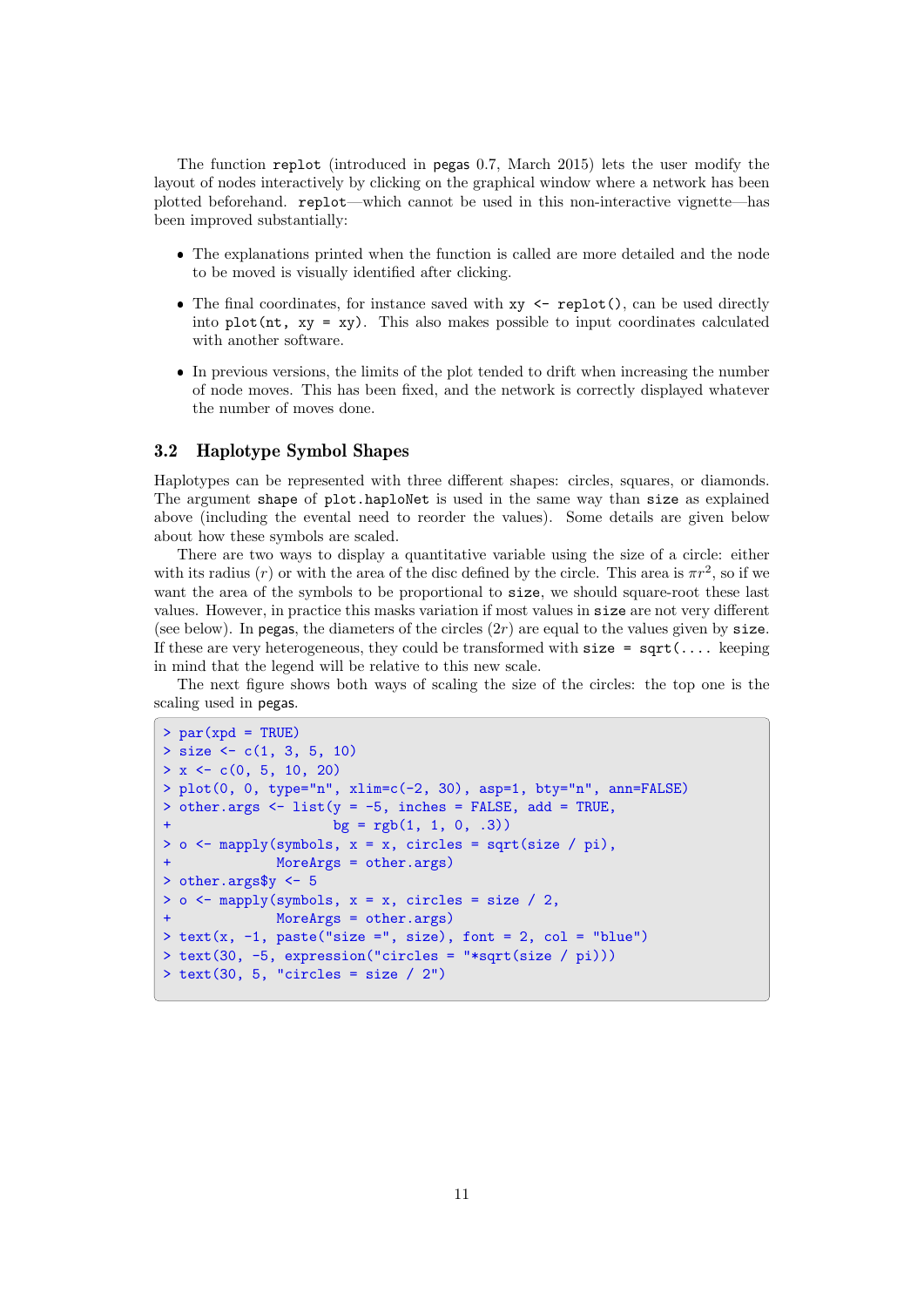

For squares and diamonds (shape = "s" and shape = "d", respectively), they are scaled so that their areas are equal to the disc areas for the same values given to size. The figure below shows these three symbol shapes superposed for several values of this parameter. Note that a diamond is a square rotated 45° around its center.

```
> x < -c(0, 6, 13, 25)> plot(0, 0, type="n", xlim=c(-2, 30), asp=1, bty="n", ann=FALSE)
> other.args$y <- 0
> o <- mapply(symbols, x = x, circles = size/2, MoreArgs = other.args)
> other.args$col <- "black"
> other.args$add <- other.args$inches <- NULL
> o \le mapply(pegas:::square, x = x, size = size, MoreArgs = other.args)
> o <- mapply(pegas:::diamond, x = x, size = size, MoreArgs = other.args)
> text(x, -7, paste("size =", size), font = 2, col = "blue")
```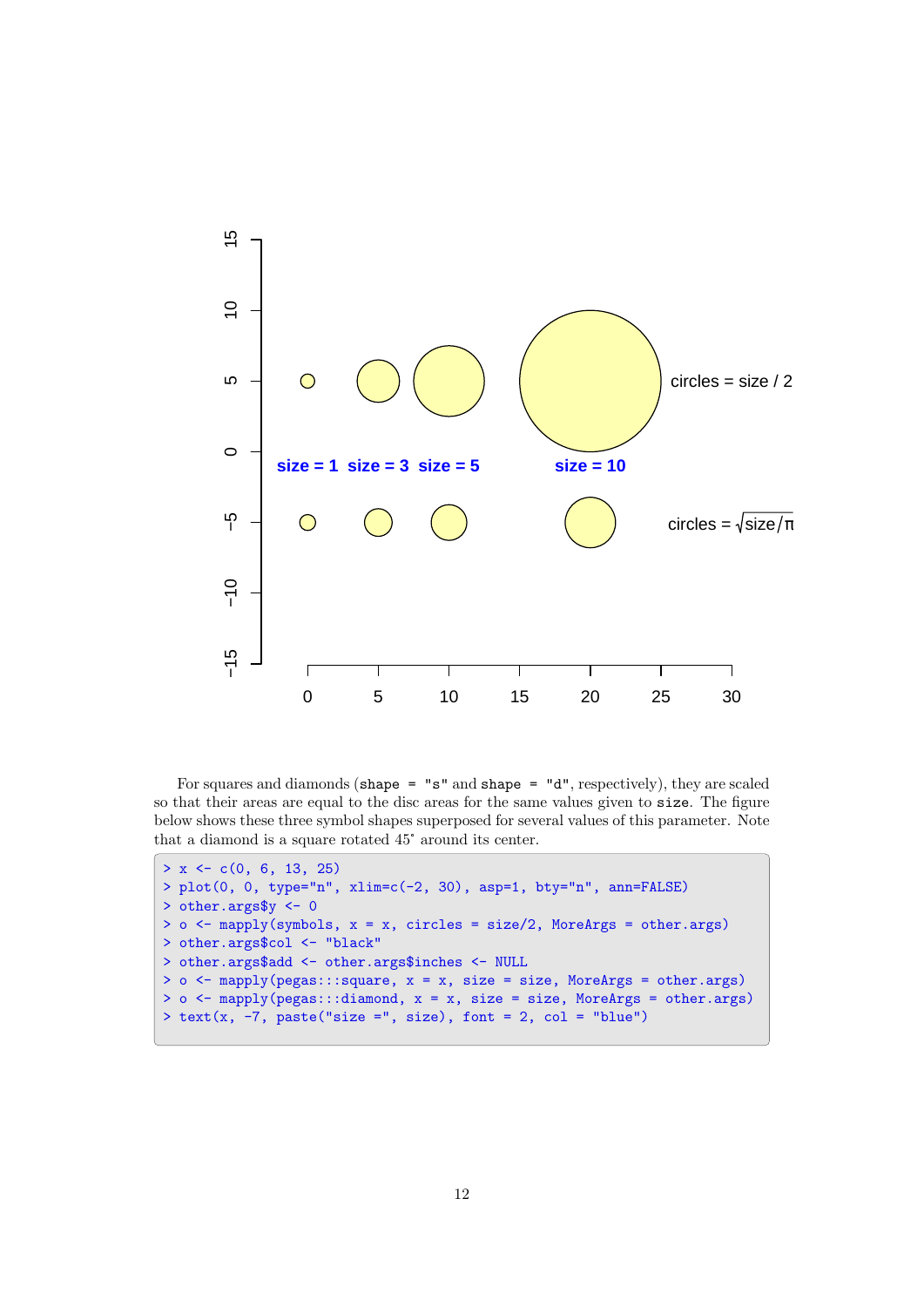

#### 3.3 The Function mutations

mutations() is a low-level plotting function which displays information about the mutations related to a particular link of the network. This function can be used interactively. For instance, the following is copied from an interactive R session:

```
> mutations(nt)
Link is missing: select one below
1: VII-I
2: VII-VIII
3: V-XI
4: III-VI
5: IX-X
6: IX-II
7: III-IX
8: VII-III
9: XV-V
10: XIII-IX
11: IX-V
12: IX-XII
```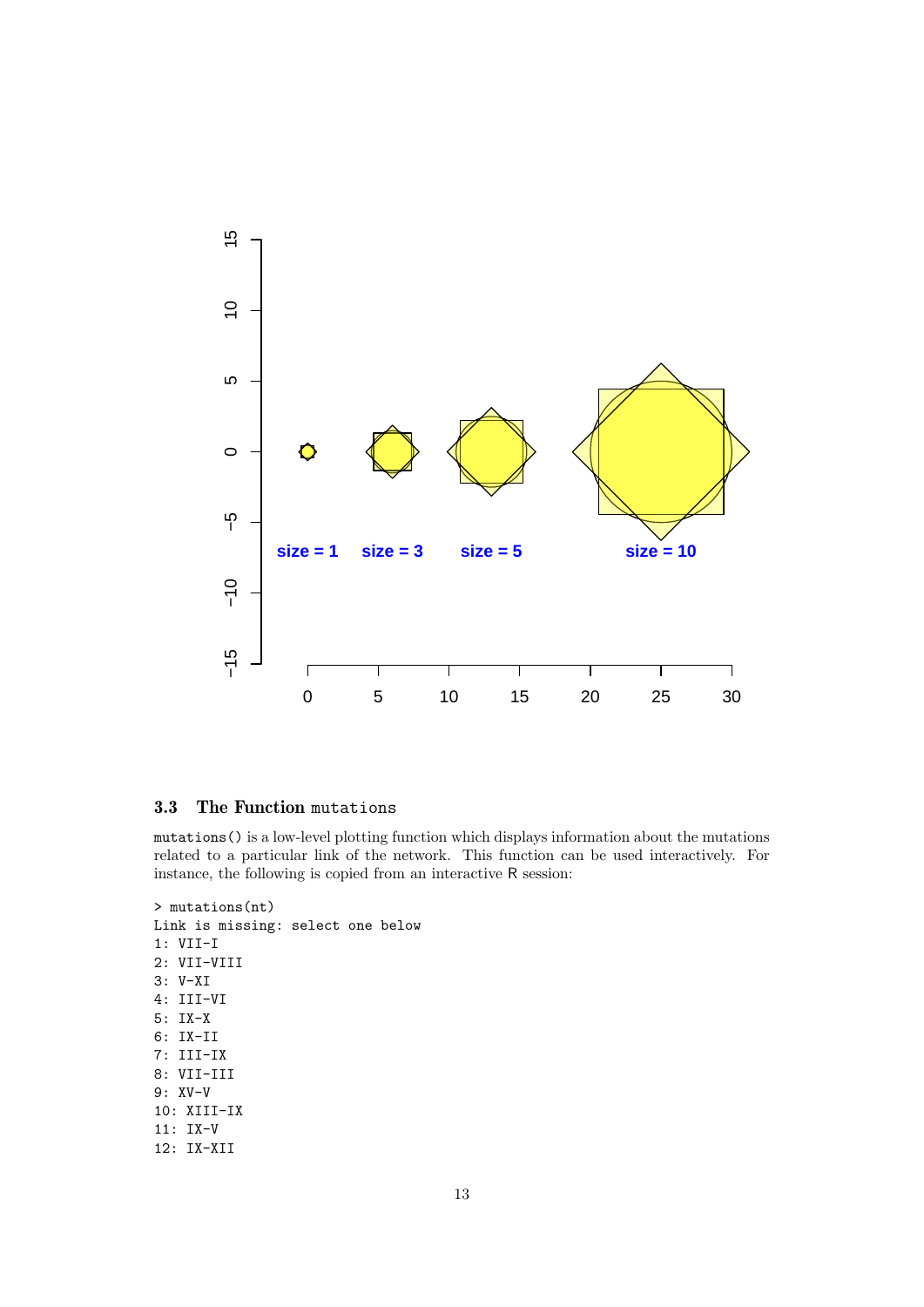```
13: III-XIV
14: III-IV
15: IX-XI
16: XV-XI
17: IX-IV
18: I-VIII
19: I-III
20: XIV-IV
21: II-XI
22: II-V
Enter a link number: 18
Coordinates are missing: click where you want to place the annotations:
The coordinates x = -8.880335, y = 16.313 are used
The values entered interactively can be written in a script to reproduce the figure:
```

```
> plot(nt)
> mutations(nt, 18, x = -8.9, y = 16.3, data = h)
```


Like any low-level plotting function, mutations() can be called as many times as needed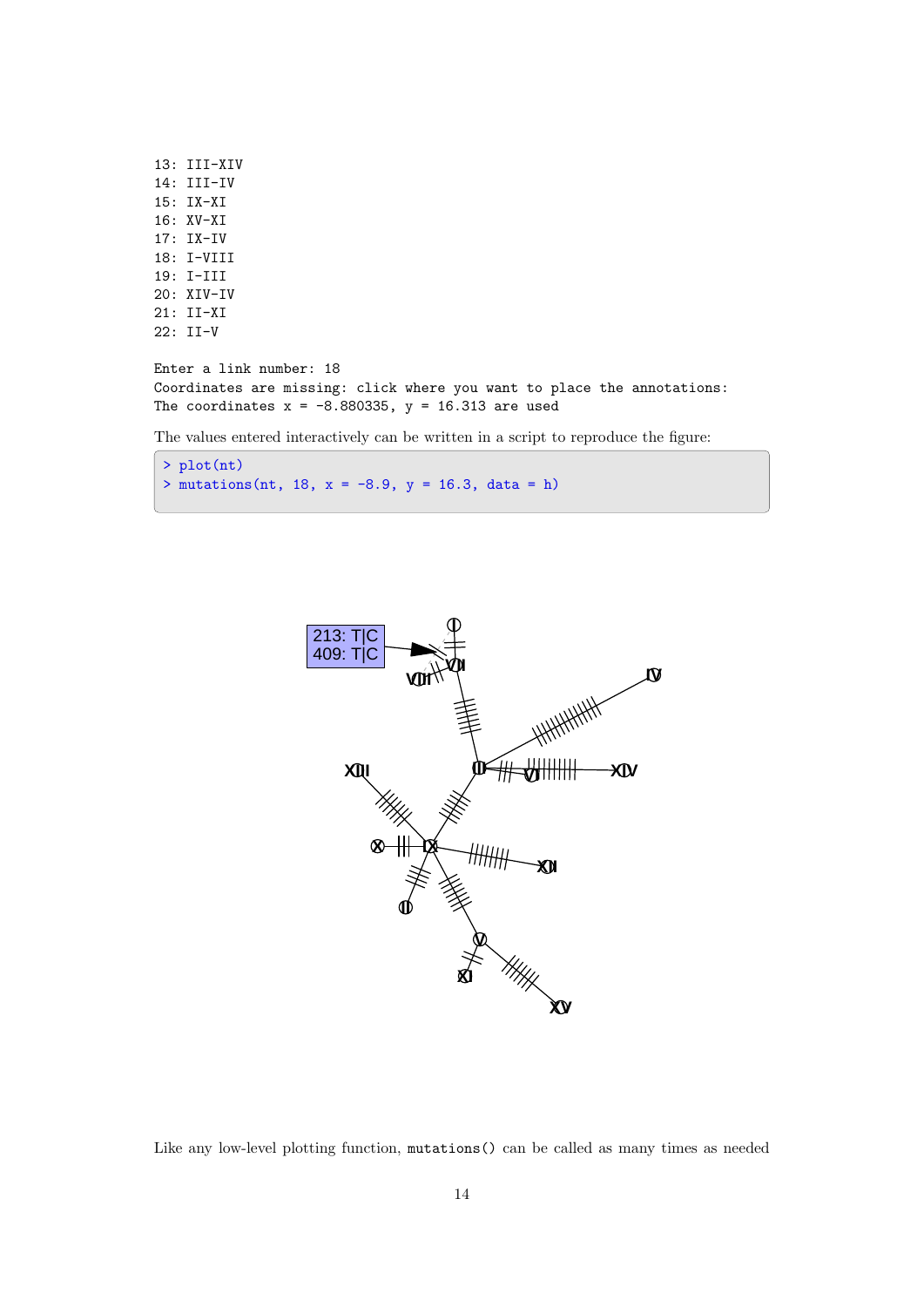to display similar information on other links. The option style takes the value "table" (the default) or "sequence". In the second, the positions of the mutations are drawn on a horizontal segment representing the sequence:

```
> plot(nt)
> mutations(nt, 18, x = -8.9, y = 16.3, data = h)
> mutations(nt, 18, x = 10, y = 17, data = h, style = "s")
```


The visual aspect of these annotations is controlled by parameters as explained in the next section.

#### 3.4 Getting and Setting Options

The new version of pegas has two ways to change some of the parameters of the plot: either by changing the appropriate option(s) in one of the above functions, or by setting these values with the function setHaploNetOptions, in which case all subsequent plots will be affected.<sup>2</sup> The list of the option values currently in use can be printed with getHaploNetOptions. There is a relatively large number of options that affect either plot.haploNet() or mutations(). Their names are quite explicit so that the user

 ${}^{2}\mathrm{See}$  ?par for a similar mechanism with basic R graphical functions.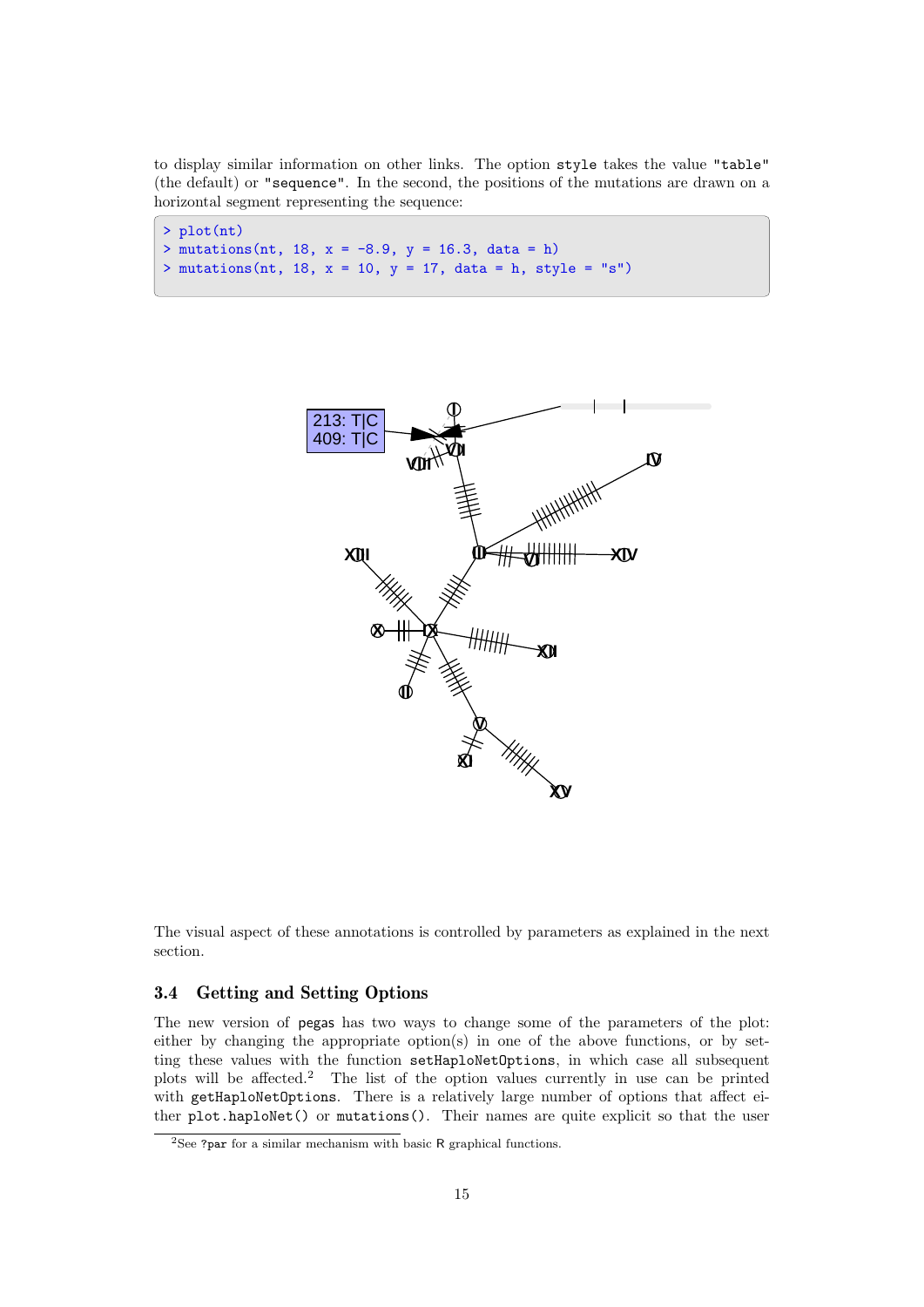should find which one(s) to modify easily:

| > names(getHaploNetOptions()) |                                                            |                             |  |  |  |  |  |
|-------------------------------|------------------------------------------------------------|-----------------------------|--|--|--|--|--|
|                               | [1] "labels"                                               | "labels.cex"                |  |  |  |  |  |
|                               | [3] "labels.font"                                          | "link.color"                |  |  |  |  |  |
|                               | $[5]$ "link.type"                                          | "link.type.alt"             |  |  |  |  |  |
|                               | [7] "link.width"                                           | "link.width.alt"            |  |  |  |  |  |
|                               | [9] "haplotype.inner.color"                                | "haplotype.outer.color"     |  |  |  |  |  |
|                               | [11] "mutations.cex"                                       | "mutations.font"            |  |  |  |  |  |
|                               | [13] "mutations.frame.background" "mutations.frame.border" |                             |  |  |  |  |  |
|                               | [15] "mutations.text.color"                                | "mutations.arrow.color"     |  |  |  |  |  |
|                               | [17] "mutations.arrow.type"                                | "mutations.sequence.color"  |  |  |  |  |  |
|                               | [19] "mutations.sequence.end"                              | "mutations.sequence.length" |  |  |  |  |  |
|                               | [21] "mutations.sequence.width"                            | "pie.inner.segments.color"  |  |  |  |  |  |
|                               | [23] "pie.colors.function"                                 | "scale.ratio"               |  |  |  |  |  |
|                               | [25] "show.mutation"                                       |                             |  |  |  |  |  |

We see here several examples with the command  $plot(nt, size = 2)$  which is repeated after calling setHaploNetOptions:

 $> plot(nt, size = 2)$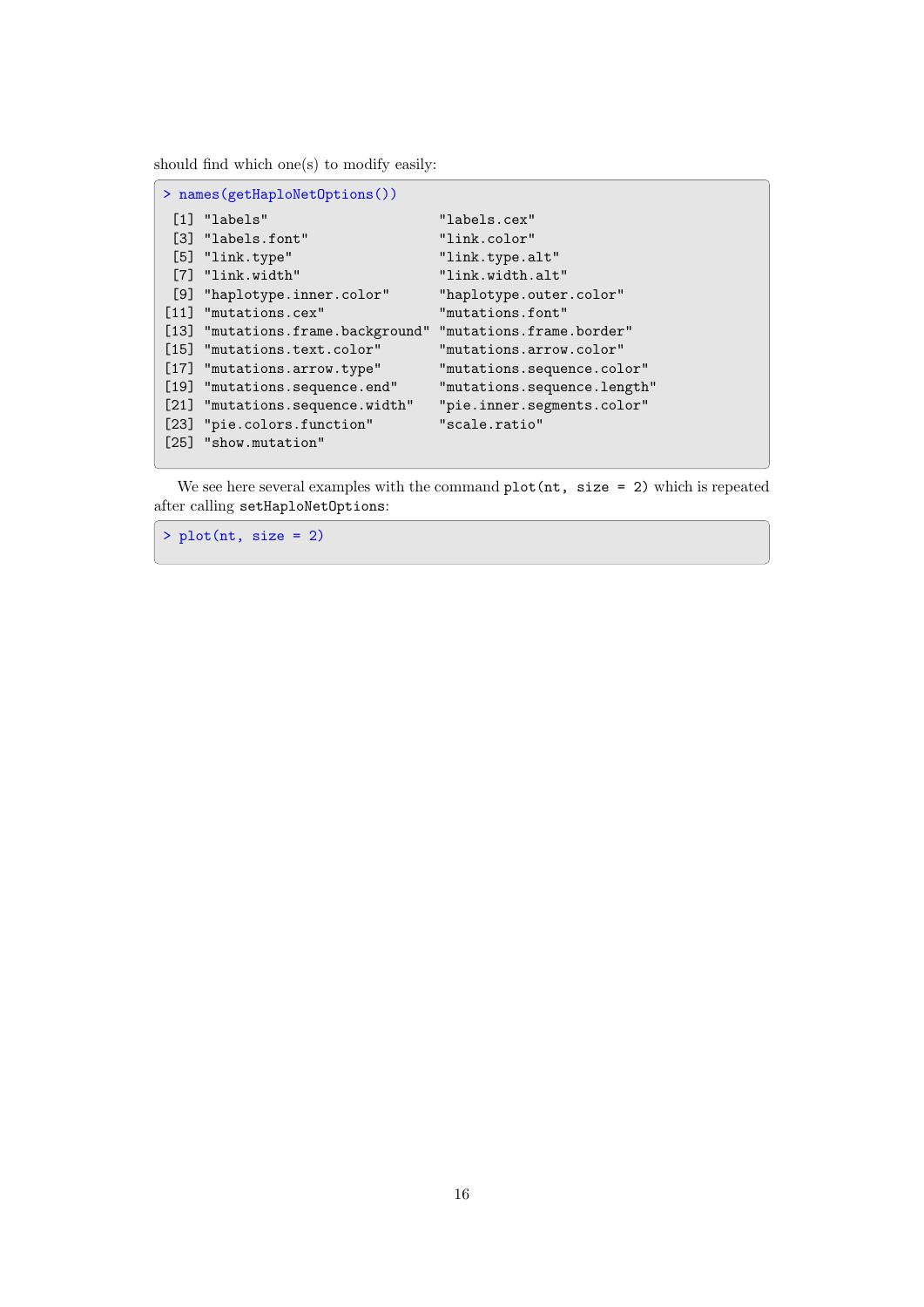

```
> setHaploNetOptions(haplotype.inner.color = "#CCCC4D",
+ haplotype.outer.color = "#CCCC4D",
+ show.mutation = 3, labels = FALSE)
> plot(nt, size = 2)
```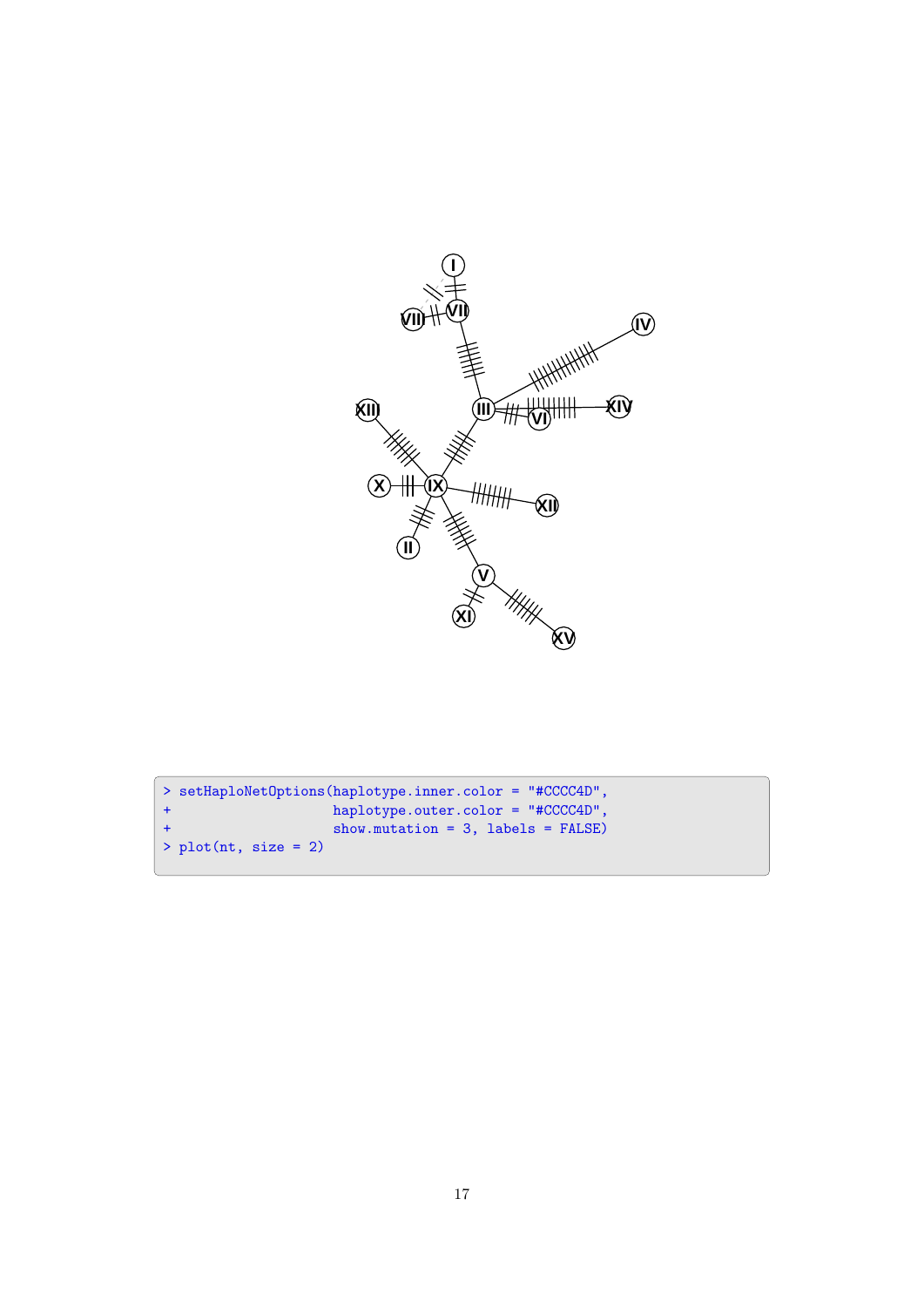

```
> setHaploNetOptions(haplotype.inner.color = "blue",
+ haplotype.outer.color = "blue",
+ show.mutation = 1)
> par(bg = "yellow3")
> plot(nt, size = 2)
```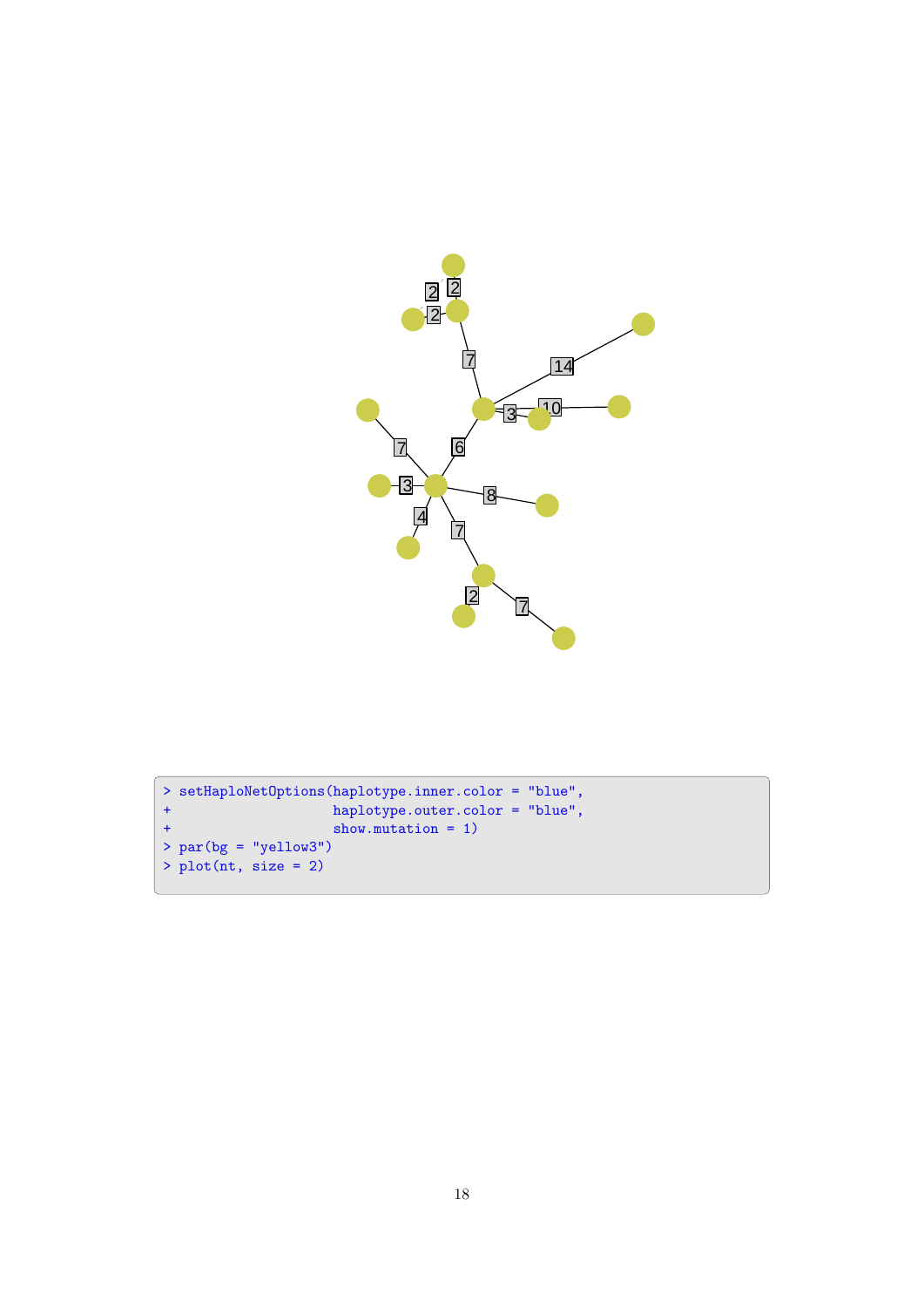